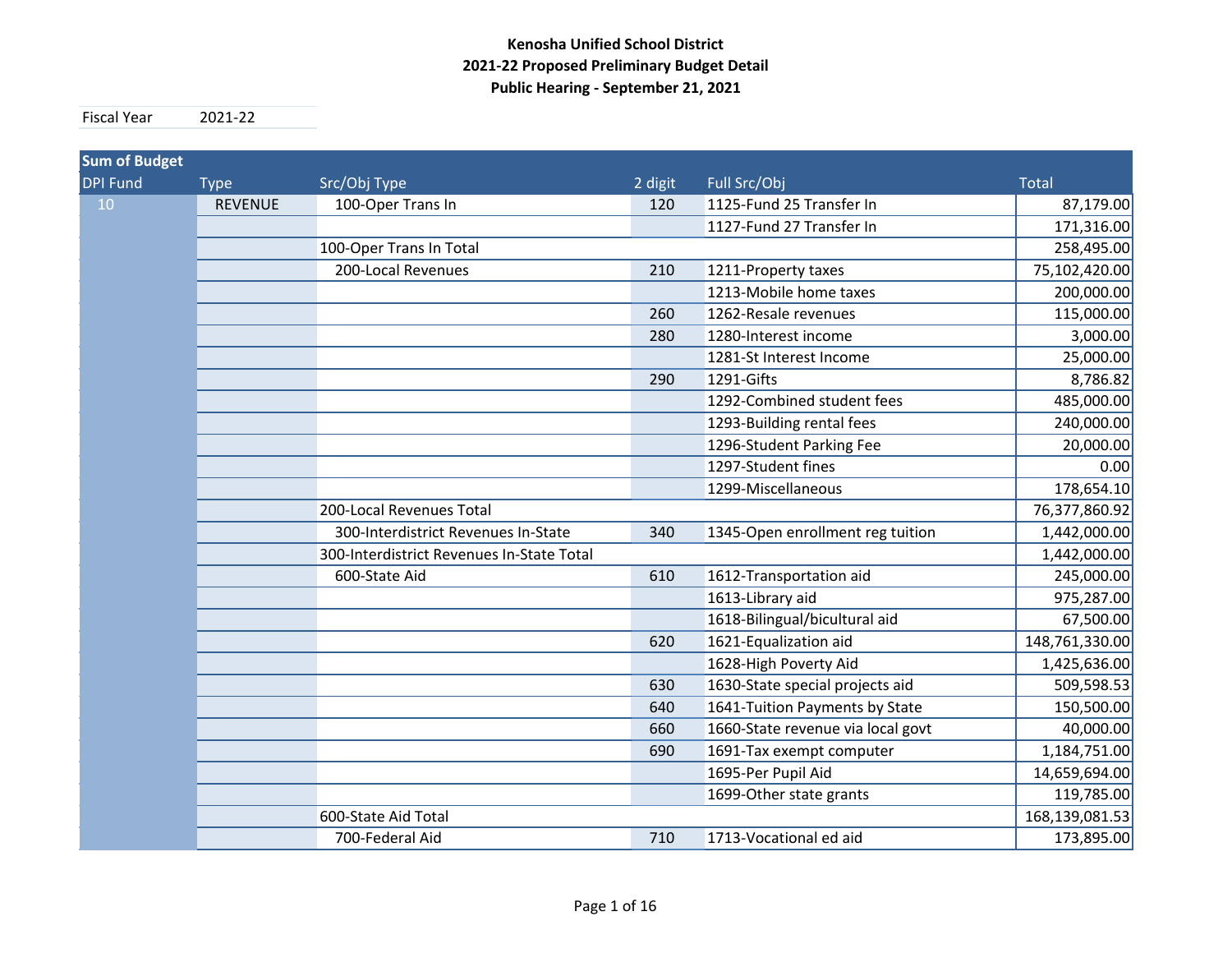| <b>Sum of Budget</b> |                      |                               |         |                                    |                |
|----------------------|----------------------|-------------------------------|---------|------------------------------------|----------------|
| <b>DPI Fund</b>      | <b>Type</b>          | Src/Obj Type                  | 2 digit | Full Src/Obj                       | <b>Total</b>   |
| 10                   | <b>REVENUE</b>       | 700-Federal Aid               | 730     | 1730-Federal special projects aids | 26,130,340.26  |
|                      |                      |                               | 750     | 1751-ESEA Title I                  | 7,544,502.72   |
|                      |                      |                               | 780     | 1780-Fed Aid thru State (not DPI)  | 1,500,000.00   |
|                      |                      |                               | 790     | 1790-Federal direct aid            | 42,000.00      |
|                      |                      | 700-Federal Aid Total         |         |                                    | 35,390,737.98  |
|                      |                      | 900-Revenue Adjustments       | 970     | 1971-Refund of Prior Year Expenses | 60,000.00      |
|                      |                      |                               | 990     | 1990-Miscellaneous Revenues        | 350,000.00     |
|                      |                      | 900-Revenue Adjustments Total |         |                                    | 410,000.00     |
|                      | <b>REVENUE Total</b> |                               |         |                                    | 282,018,175.43 |
|                      | <b>EXPENSE</b>       | 100-Oper Trans In             | 110     | 2113-Perm FT teachers              | 627,111.00     |
|                      |                      | 100-Oper Trans In Total       |         |                                    | 627,111.00     |
|                      |                      | 100-Salaries                  | 110     | 2110-Perm FT Administrator         | 9,695,723.80   |
|                      |                      |                               |         | 2111-Perm FT Supervisory           | 2,401,490.00   |
|                      |                      |                               |         | 2112-Perm FT Technical             | 3,086,083.25   |
|                      |                      |                               |         | 2113-Perm FT teachers              | 88,151,812.51  |
|                      |                      |                               |         | 2114-Perm FT teacher consultant    | 328,211.50     |
|                      |                      |                               |         | 2115-Perm FT other professionals   | 71,292.00      |
|                      |                      |                               |         | 2116-Perm FT maintenance/trade     | 2,399,571.20   |
|                      |                      |                               |         | 2117-Perm FT secretary/clerical    | 6,067,730.08   |
|                      |                      |                               |         | 2118-Perm FT custodial             | 6,946,506.32   |
|                      |                      |                               |         | 2119-Perm FT education assistant   | 2,701,768.78   |
|                      |                      |                               | 120     | 2121-Perm PT officials             | 45,500.00      |
|                      |                      |                               |         | 2128-Perm PT custodials            | 6,175.00       |
|                      |                      |                               |         | 2129-Perm PT ed assistants         | 35,283.42      |
|                      |                      |                               | 140     | 2140-Temporary Part Time           | 55,977.13      |
|                      |                      |                               |         | 2142-Temp PT technical             | 0.00           |
|                      |                      |                               |         | 2143-Temp PT Sub                   | 4,083,800.77   |
|                      |                      |                               |         | 2145-Temp PT police officers       | 313,503.87     |
|                      |                      |                               |         | 2147-Temp PT secretary             | 274,463.75     |
|                      |                      |                               |         | 2148-Temp PT custodial             | 206,522.66     |
|                      |                      |                               |         | 2149-Temp PT ed assistants         | 302,847.30     |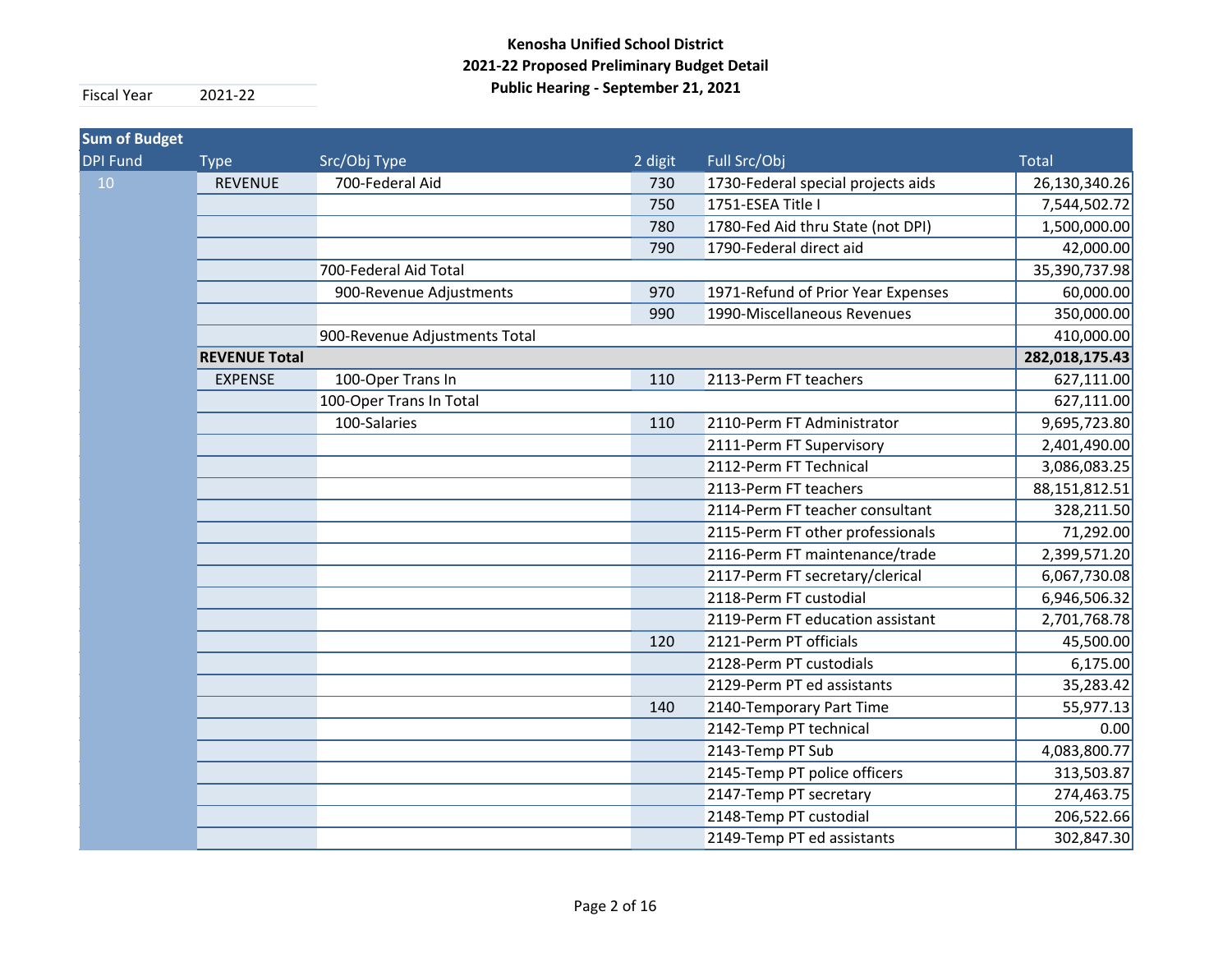| <b>Sum of Budget</b> |                |                    |         |                                  |                |
|----------------------|----------------|--------------------|---------|----------------------------------|----------------|
| <b>DPI Fund</b>      | <b>Type</b>    | Src/Obj Type       | 2 digit | Full Src/Obj                     | <b>Total</b>   |
| 10                   | <b>EXPENSE</b> | 100-Salaries       | 150     | 2151-Vacation Pay                | 90,000.00      |
|                      |                |                    |         | 2152-Payouts for sick leave      | 50,000.00      |
|                      |                |                    |         | 2153-Payouts for AST retirements | 10,000.00      |
|                      |                |                    | 160     | 2162-Overtime-technical          | 12,783.76      |
|                      |                |                    |         | 2164-Overtime-ed interpreters    | 590.00         |
|                      |                |                    |         | 2166-Overtime-trades             | 75,734.57      |
|                      |                |                    |         | 2167-Overtime-secretary/clerical | 46,042.96      |
|                      |                |                    |         | 2168-Overtime-custodial          | 152,930.00     |
|                      |                |                    |         | 2169-Overtime-ed assistants      | 3,428.44       |
|                      |                |                    | 170     | 2170-Add'l pay - Dept Chair      | 396,692.61     |
|                      |                |                    |         | 2171-Add'l pay-extra assignment  | 495,202.37     |
|                      |                |                    |         | 2172-Add'l pay-teacher subs      | 4,575.20       |
|                      |                |                    |         | 2173-Add'l pay-coaching          | 997,809.40     |
|                      |                |                    |         | 2175-Non-employee pay            | 60,500.00      |
|                      |                |                    |         | 2178-Curriculum writing          | 126,780.99     |
|                      |                |                    |         | 2179-Other pay- NOT OT           | 155,767.38     |
|                      |                |                    | 190     | 2192-Pay/school functions        | 13,363.29      |
|                      |                | 100-Salaries Total |         |                                  | 129,866,464.31 |
|                      |                | 200-Benefits       | 210     | 2212-WRS Contribution-Cert ER    | 6,762,620.97   |
|                      |                |                    |         | 2214-WRS Contribution-NonCert ER | 1,827,784.14   |
|                      |                |                    |         | 2218-Contr to OPEB Trust         | 5,472,642.53   |
|                      |                |                    | 220     | 2222-Fica/medicare               | 9,959,689.33   |
|                      |                |                    | 230     | 2230-Life insurance              | 340,864.95     |
|                      |                |                    | 240     | 2241-Health insurance            | 32,454,544.85  |
|                      |                |                    |         | 2243-Dental insurance            | 2,084,294.51   |
|                      |                |                    |         | 2249-HSA District Contribution   | 2,265,247.50   |
|                      |                |                    | 250     | 2251-Long term disab insurance   | 226,997.96     |
|                      |                |                    |         | 2253-Worker's compensation       | 1,305,727.05   |
|                      |                |                    | 290     | 2290-Employment physicals        | 2,000.00       |
|                      |                |                    |         | 2291-Credit reimbursements       | 50,000.00      |
|                      |                |                    |         | 2295-Other Contractual Benefits  | 0.00           |
|                      |                |                    |         |                                  |                |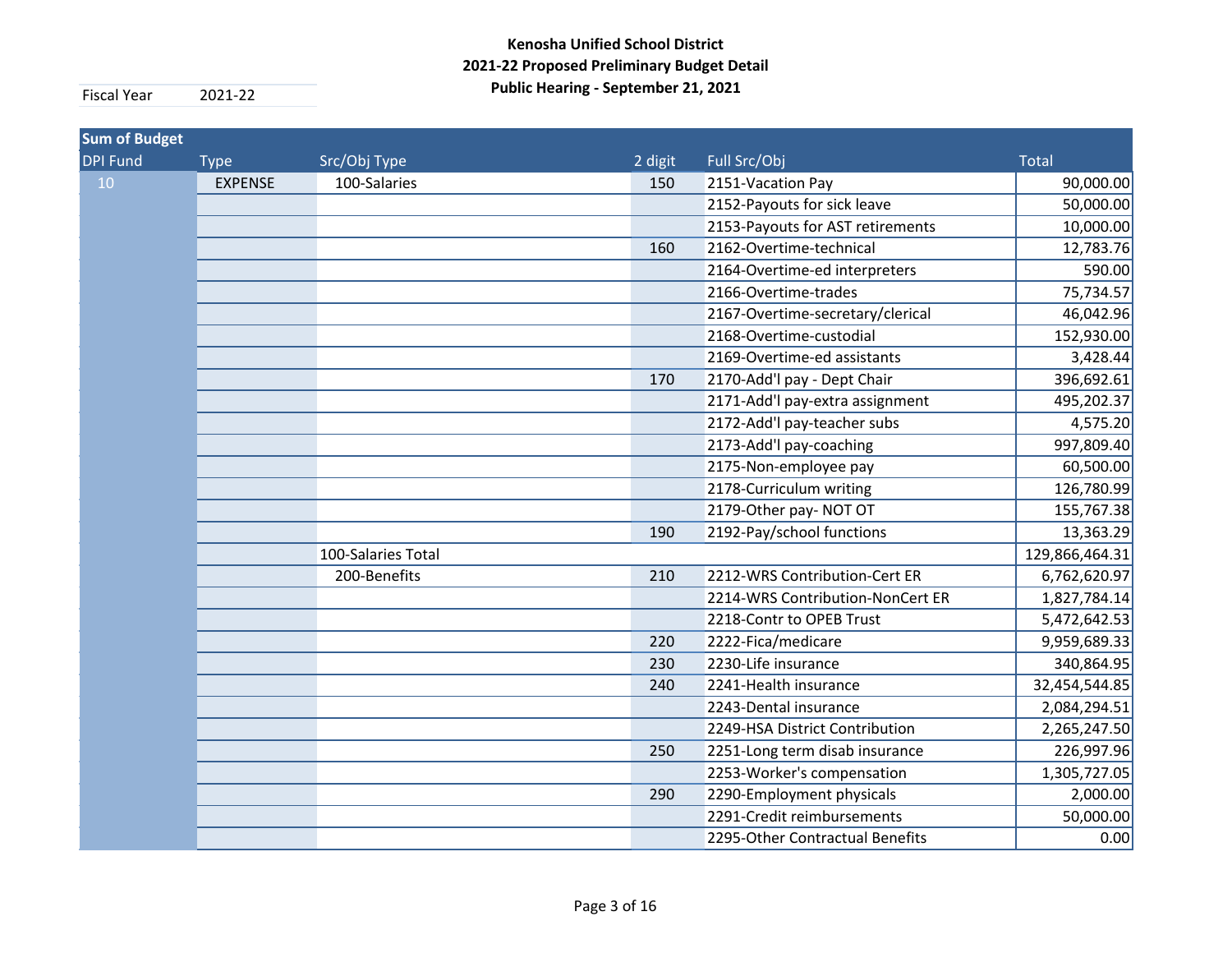| <b>Sum of Budget</b> |                |                        |         |                                     |               |
|----------------------|----------------|------------------------|---------|-------------------------------------|---------------|
| <b>DPI Fund</b>      | <b>Type</b>    | Src/Obj Type           | 2 digit | Full Src/Obj                        | <b>Total</b>  |
| 10                   | <b>EXPENSE</b> | 200-Benefits Total     |         |                                     | 62,752,413.79 |
|                      |                | 300-Purchased Services | 310     | 2310-Athletic officials             | 128,123.59    |
|                      |                |                        |         | 2311-Prof/tech services             | 834,648.24    |
|                      |                |                        |         | 2312-Conference Registration Fees   | 144,672.04    |
|                      |                |                        |         | 2313-Pupil services                 | 614,759.17    |
|                      |                |                        |         | 2314-Staff services                 | 532,188.66    |
|                      |                |                        |         | 2315-Consulting services            | 213,428.00    |
|                      |                |                        |         | 2316-Site Rentals-Off KUSD Property | 57,931.78     |
|                      |                |                        |         | 2317-Independent Contractor         | 250,977.45    |
|                      |                |                        |         | 2318-Legal Services                 | 171,898.07    |
|                      |                |                        |         | 2319-Parent services                | 237.00        |
|                      |                |                        | 320     | 2321-Tech Releated Repair & Maint   | 950.00        |
|                      |                |                        |         | 2322-Rental of Computers&Equipment  | 1,828.14      |
|                      |                |                        |         | 2325-Vehicle/Equipment Rental       | 267,453.45    |
|                      |                |                        |         | 2326-Site Rentals                   | 8,000.00      |
|                      |                |                        |         | 2327-Construction services          | 17,185,208.50 |
|                      |                |                        |         | 2328-Building Rentals               | 486,195.49    |
|                      |                |                        |         | 2324-Buildg and Non Tech Rep. Main. | 280,747.06    |
|                      |                |                        |         | 2329-Cleaning and Envir. Services   | 757,467.96    |
|                      |                |                        | 330     | 2331-Gas for heat                   | 1,107,040.00  |
|                      |                |                        |         | 2336-Electricity                    | 2,846,722.98  |
|                      |                |                        |         | 2337-Water services                 | 446,029.00    |
|                      |                |                        |         | 2339-Energy conservation            | 520,000.00    |
|                      |                |                        | 340     | 2341-Pupil Bus Travel(func 2567)    | 5,026,964.92  |
|                      |                |                        |         | 2342-Employee Travel Exp            | 194,540.22    |
|                      |                |                        |         | 2343-Empl in-dist mileage           | 30,393.68     |
|                      |                |                        |         | 2348-Vehicle Fuel                   | 80,200.00     |
|                      |                |                        |         | 2345-Pupil Lodging and Meals        | 37.00         |
|                      |                |                        | 350     | 2351-Advertising                    | 77,531.12     |
|                      |                |                        |         | 2353-Postage                        | 116,482.71    |
|                      |                |                        |         | 2354-Printing & Copying Costs       | 656,359.12    |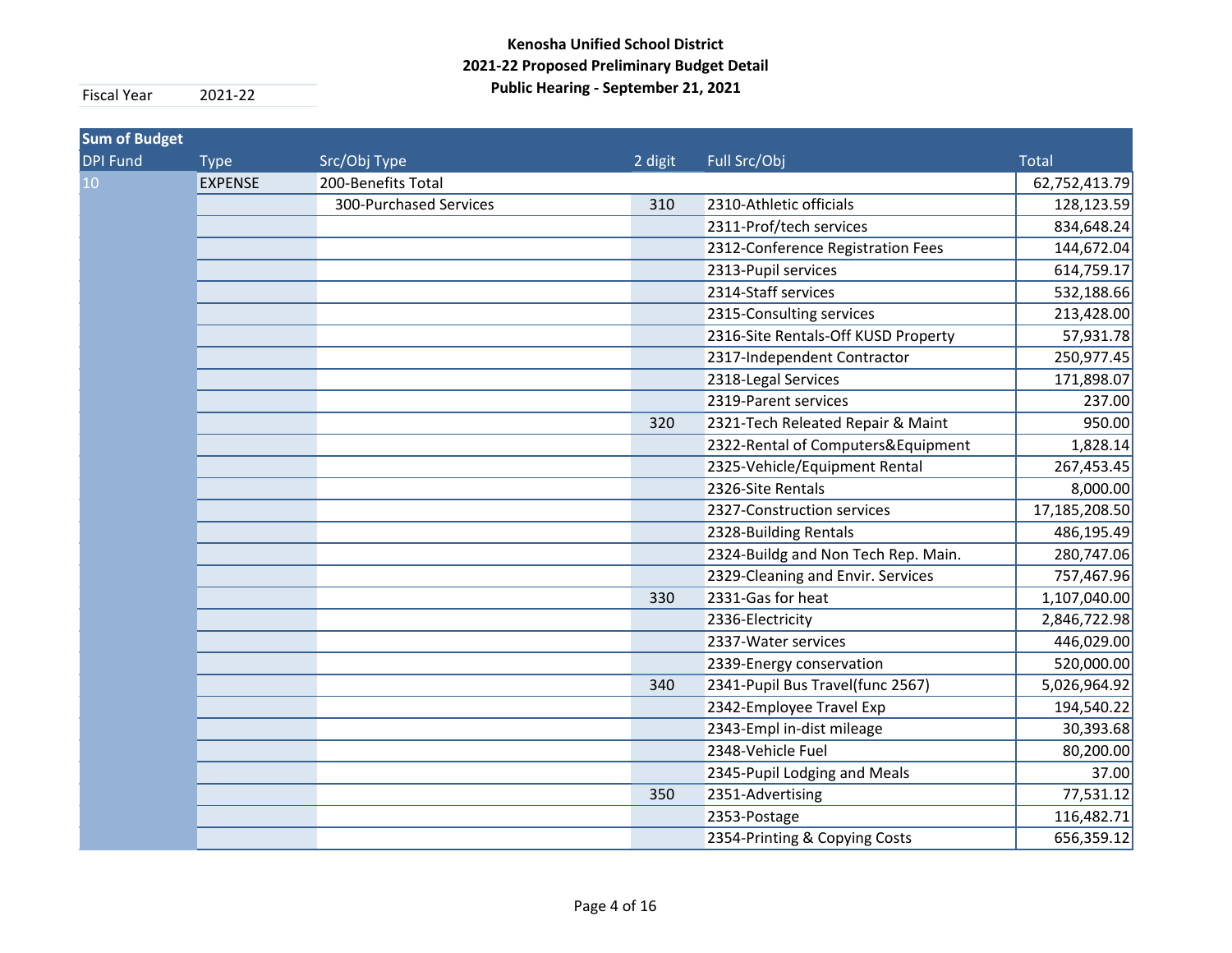| <b>Sum of Budget</b> |                |                              |         |                                     |               |
|----------------------|----------------|------------------------------|---------|-------------------------------------|---------------|
| <b>DPI Fund</b>      | <b>Type</b>    | Src/Obj Type                 | 2 digit | Full Src/Obj                        | <b>Total</b>  |
| 10                   | <b>EXPENSE</b> | 300-Purchased Services       | 350     | 2355-Telephone                      | 458,108.99    |
|                      |                |                              |         | 2356-Educational Television         | 1,144.00      |
|                      |                |                              |         | 2358-On-line Communication          | 817,268.99    |
|                      |                |                              |         | 2359-Other Communication            | 292.00        |
|                      |                |                              | 360     | 2361-Technology Services            | 1,182,700.00  |
|                      |                |                              |         | 2362-Software as a Service          | 60,576.88     |
|                      |                |                              | 370     | 2370-Payment to Non-Governmental    | 0.00          |
|                      |                |                              | 380     | 2386-Payments to CESA               | 64,424.00     |
|                      |                |                              |         | 2389-Payment to Tech Colleges       | 455,700.00    |
|                      |                |                              |         | 2387-Payments to State              | 3,609,810.48  |
|                      |                |                              |         | 2382-Payment to Wisconsin SD        | 5,191,250.00  |
|                      |                | 300-Purchased Services Total |         |                                     | 44,880,290.69 |
|                      |                | 400-Supplies                 | 410     | 2410-General Supplies (SPED only)   | 666.10        |
|                      |                |                              |         | 2411-General supplies               | 5,339,157.93  |
|                      |                |                              |         | 2413-Printer Toner & Printer Ink    | 112,586.85    |
|                      |                |                              |         | 2415-Food supplies                  | 155,691.51    |
|                      |                |                              |         | 2416-Medical supplies               | 388,165.21    |
|                      |                |                              |         | 2417-Copier & Printer Paper         | 214,325.16    |
|                      |                |                              | 420     | 2420-Apparel                        | 18,868.18     |
|                      |                |                              | 430     | 2431-AV materials (Instructional)   | 11,876.13     |
|                      |                |                              |         | 2432-Library books (Instructional)  | 278,915.46    |
|                      |                |                              |         | 2433-Newspapers (Instructional)     | 3,776.00      |
|                      |                |                              |         | 2434-Periodicals (Instructional)    | 16,999.93     |
|                      |                |                              |         | 2439-Professional Books-OtherMedia  | 359,960.73    |
|                      |                |                              | 440     | 2440-Small Equip <\$1000 (non-tech) | 991,453.10    |
|                      |                |                              |         | 2442-Equip \$1000-5000 (non-tech)   | 90,126.77     |
|                      |                |                              |         | 2444-Furnishings <\$5000 each       | 225,210.73    |
|                      |                |                              | 450     | 2450-Objects for resale             | $-17,806.33$  |
|                      |                |                              | 460     | 2460-Equipment Components           | 8,000.00      |
|                      |                |                              | 470     | 2470-Textbooks                      | 2,406,399.02  |
|                      |                |                              |         | 2471-Workbooks                      | 105,637.35    |
|                      |                |                              |         |                                     |               |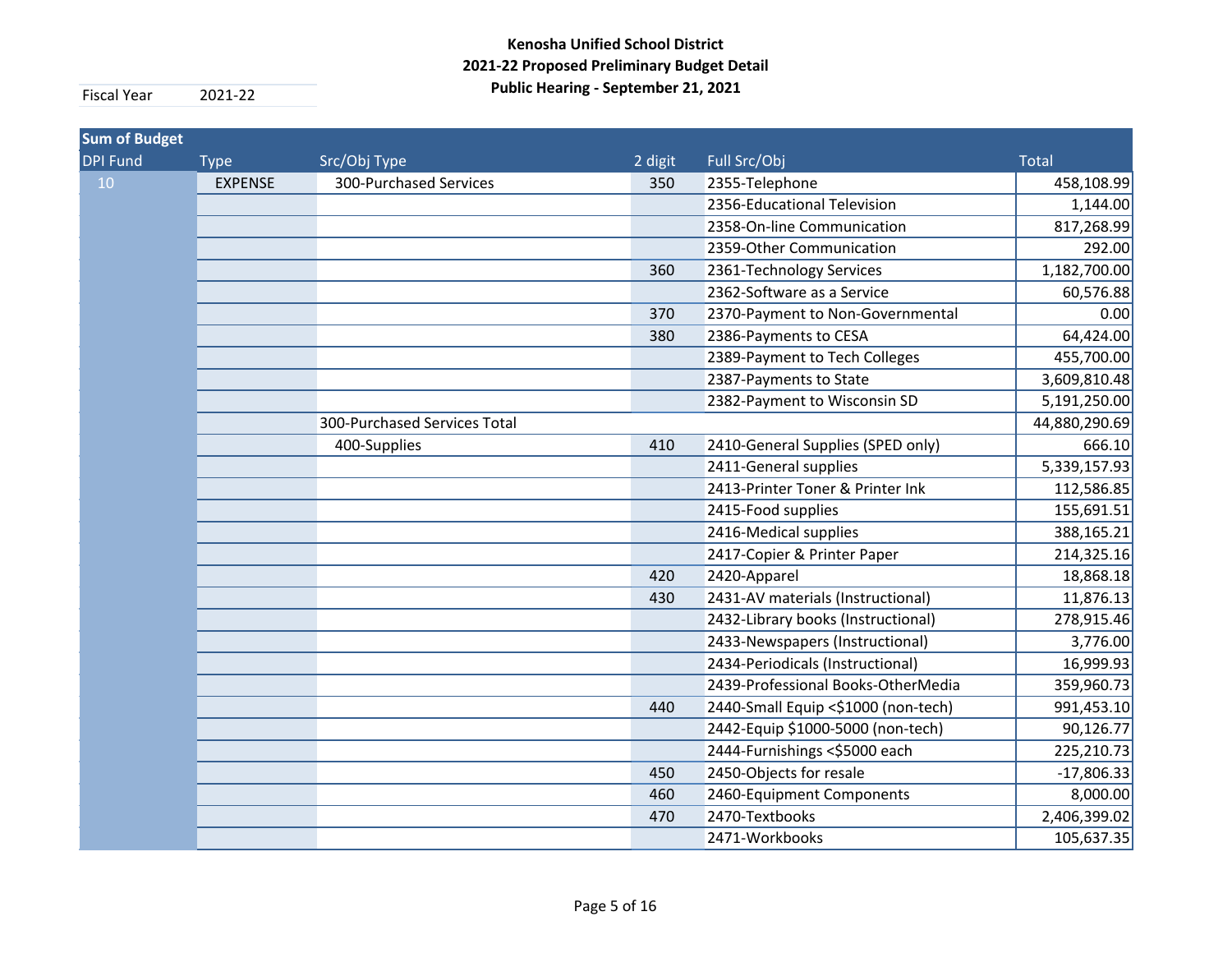| <b>Sum of Budget</b> |                |                          |         |                                     |               |
|----------------------|----------------|--------------------------|---------|-------------------------------------|---------------|
| <b>DPI Fund</b>      | <b>Type</b>    | Src/Obj Type             | 2 digit | Full Src/Obj                        | <b>Total</b>  |
| 10                   | <b>EXPENSE</b> | 400-Supplies             | 480     | 2481-Technology Supplies            | 249,396.35    |
|                      |                |                          |         | 2482-Non-Capital Tech Hardware      | 2,083,726.69  |
|                      |                |                          |         | 2483-Non-Capital Software           | 1,298,860.57  |
|                      |                |                          | 490     | 2490-Media rentals                  | 18,880.97     |
|                      |                |                          |         | 2491-Prof Materials(Non-Instructnl) | 71,136.88     |
|                      |                |                          |         | 2498-Athletic Reimbursement         | $-19,428.96$  |
|                      |                |                          |         | 2499-Activity supplies              | 0.00          |
|                      |                | 400-Supplies Total       |         |                                     | 14,412,582.33 |
|                      |                | 500-Capital Outlay       | 520     | 2521-Land Improvements-Additions    | 0.00          |
|                      |                |                          |         | 2522-Land Improvements-Replace/Repa | 0.00          |
|                      |                |                          | 540     | 2541-Building Improvement-Additions | 83,989.14     |
|                      |                |                          |         | 2542-Building Imprv Remodel/Replace | 289,512.68    |
|                      |                |                          | 550     | 2552-New Equip > \$5000 (ea.)       | 82,222.90     |
|                      |                |                          | 560     | 2562-Replace Equip > \$5000 (ea.)   | 73,533.65     |
|                      |                |                          | 580     | 2581-Tech Hardware > \$5000 (ea.)   | 117,633.16    |
|                      |                |                          |         | 2582-Tech Software >\$5000(ea.)     | 10.52         |
|                      |                | 500-Capital Outlay Total |         |                                     | 646,902.05    |
|                      |                | 600-Debt                 | 680     | 2682-Interest-short term            | 275,000.00    |
|                      |                |                          | 690     | 2691-Paying agent fees              | 47,000.00     |
|                      |                | 600-Debt Total           |         |                                     | 322,000.00    |
|                      |                | 700-Insurances           | 710     | 2711-Liability insurance            | 215,150.00    |
|                      |                |                          |         | 2712-Property insurance             | 405,000.00    |
|                      |                |                          | 730     | 2730-Unemployment comp.             | 75,000.00     |
|                      |                | 700-Insurances Total     |         |                                     | 695,150.00    |
|                      |                | 800-Transfers            | 820     | 2827-Operating Transfer Out to F27  | 33,929,208.09 |
|                      |                | 800-Transfers Total      |         |                                     | 33,929,208.09 |
|                      |                | 900-Other                | 940     | 2941-District dues/fees             | 110,435.00    |
|                      |                |                          |         | 2942-Employee dues/fees             | 225,750.64    |
|                      |                |                          |         | 2943-Student dues/fees              | 124,666.09    |
|                      |                |                          |         | 2944-False alarm fees               | 18,268.00     |
|                      |                |                          |         | 2945-Bank/Credit Card Fees          | 30,000.00     |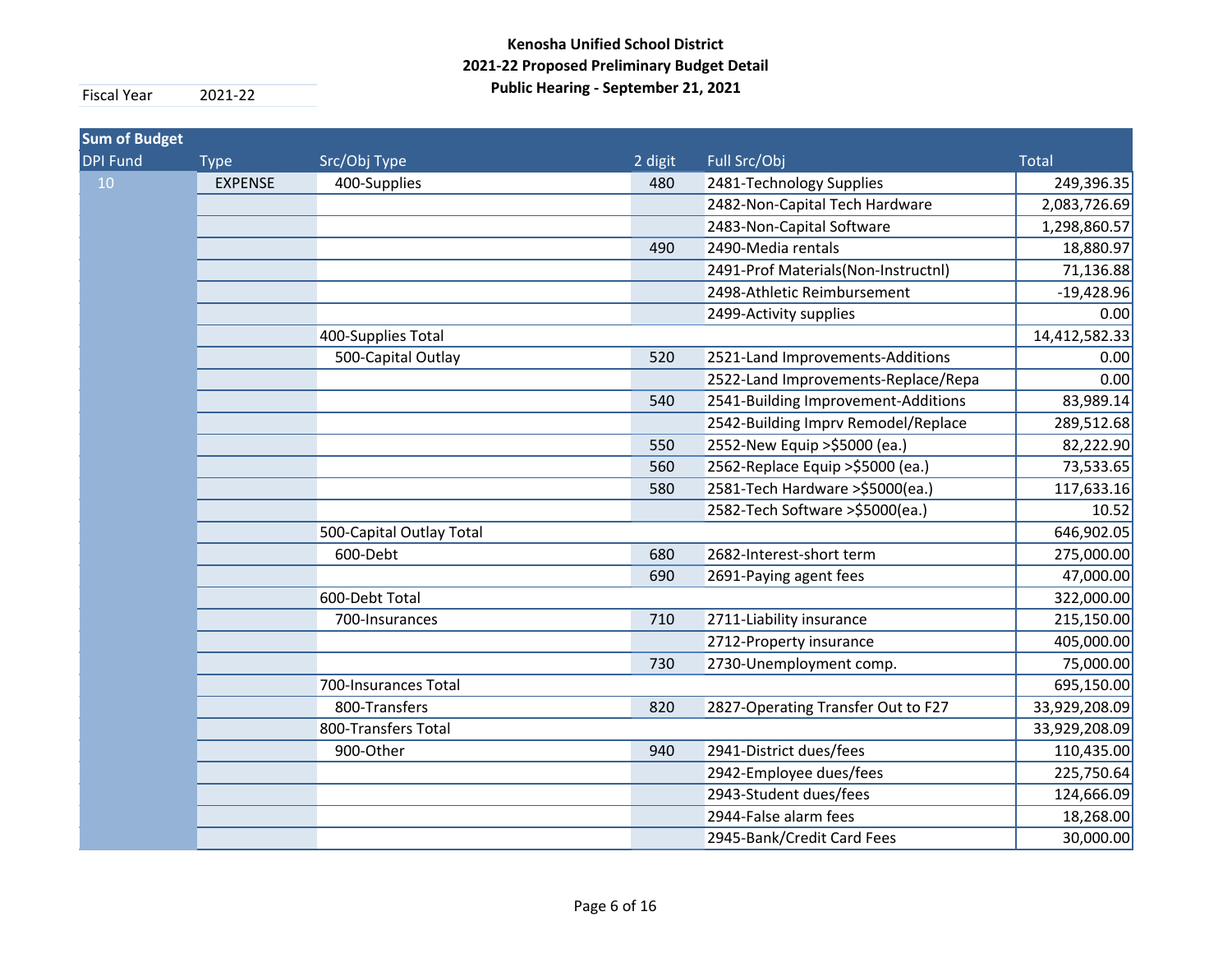| <b>Sum of Budget</b> |                      |                          |         |                                    |                |
|----------------------|----------------------|--------------------------|---------|------------------------------------|----------------|
| <b>DPI Fund</b>      | <b>Type</b>          | Src/Obj Type             | 2 digit | Full Src/Obj                       | <b>Total</b>   |
| 10                   | <b>EXPENSE</b>       | 900-Other                | 960     | 2969-Accounting adjustments        | $-625,260.44$  |
|                      |                      |                          | 970     | 2971-Refund pr yr/aidable          | 0.00           |
|                      |                      |                          | 990     | 2990-Miscellaneous                 | 309,190.00     |
|                      |                      | 900-Other Total          |         |                                    | 193,049.29     |
|                      | <b>EXPENSE Total</b> |                          |         |                                    | 288,325,171.55 |
| 20                   | <b>REVENUE</b>       | 100-Oper Trans In        | 110     | 1110-General Operating Trans In    | 33,929,208.09  |
|                      |                      | 100-Oper Trans In Total  |         |                                    | 33,929,208.09  |
|                      |                      | 200-Local Revenues       | 290     | 1299-Miscellaneous                 | 4,700.00       |
|                      |                      | 200-Local Revenues Total |         |                                    | 4,700.00       |
|                      |                      | 600-State Aid            | 610     | 1611-State handicap aid            | 11,604,775.00  |
|                      |                      |                          | 620     | 1625-State Categorical Aid         | 90,000.00      |
|                      |                      | 600-State Aid Total      |         |                                    | 11,694,775.00  |
|                      |                      | 700-Federal Aid          | 730     | 1730-Federal special projects aids | 5,804,926.45   |
|                      |                      |                          | 780     | 1780-Fed Aid thru State (not DPI)  | 700,000.00     |
|                      |                      |                          | 790     | 1790-Federal direct aid            | 3,344,154.00   |
|                      |                      | 700-Federal Aid Total    |         |                                    | 9,849,080.45   |
|                      | <b>REVENUE Total</b> |                          |         |                                    | 55,477,763.54  |
|                      | <b>EXPENSE</b>       | 100-Salaries             | 110     | 2110-Perm FT Administrator         | 532,767.40     |
|                      |                      |                          |         | 2112-Perm FT Technical             | 181,282.00     |
|                      |                      |                          |         | 2113-Perm FT teachers              | 25,038,415.09  |
|                      |                      |                          |         | 2114-Perm FT teacher consultant    | 266,521.92     |
|                      |                      |                          |         | 2115-Perm FT other professionals   | 284,961.00     |
|                      |                      |                          |         | 2117-Perm FT secretary/clerical    | 354,938.25     |
|                      |                      |                          |         | 2118-Perm FT custodial             | 2,613.52       |
|                      |                      |                          |         | 2119-Perm FT education assistant   | 5,291,172.99   |
|                      |                      |                          | 140     | 2140-Temporary Part Time           | 0.00           |
|                      |                      |                          |         | 2143-Temp PT Sub                   | 313,386.00     |
|                      |                      |                          |         | 2147-Temp PT secretary             | 200.00         |
|                      |                      |                          |         | 2149-Temp PT ed assistants         | 116,259.00     |
|                      |                      |                          | 160     | 2164-Overtime-ed interpreters      | 1,500.00       |
|                      |                      |                          |         | 2167-Overtime-secretary/clerical   | 175.00         |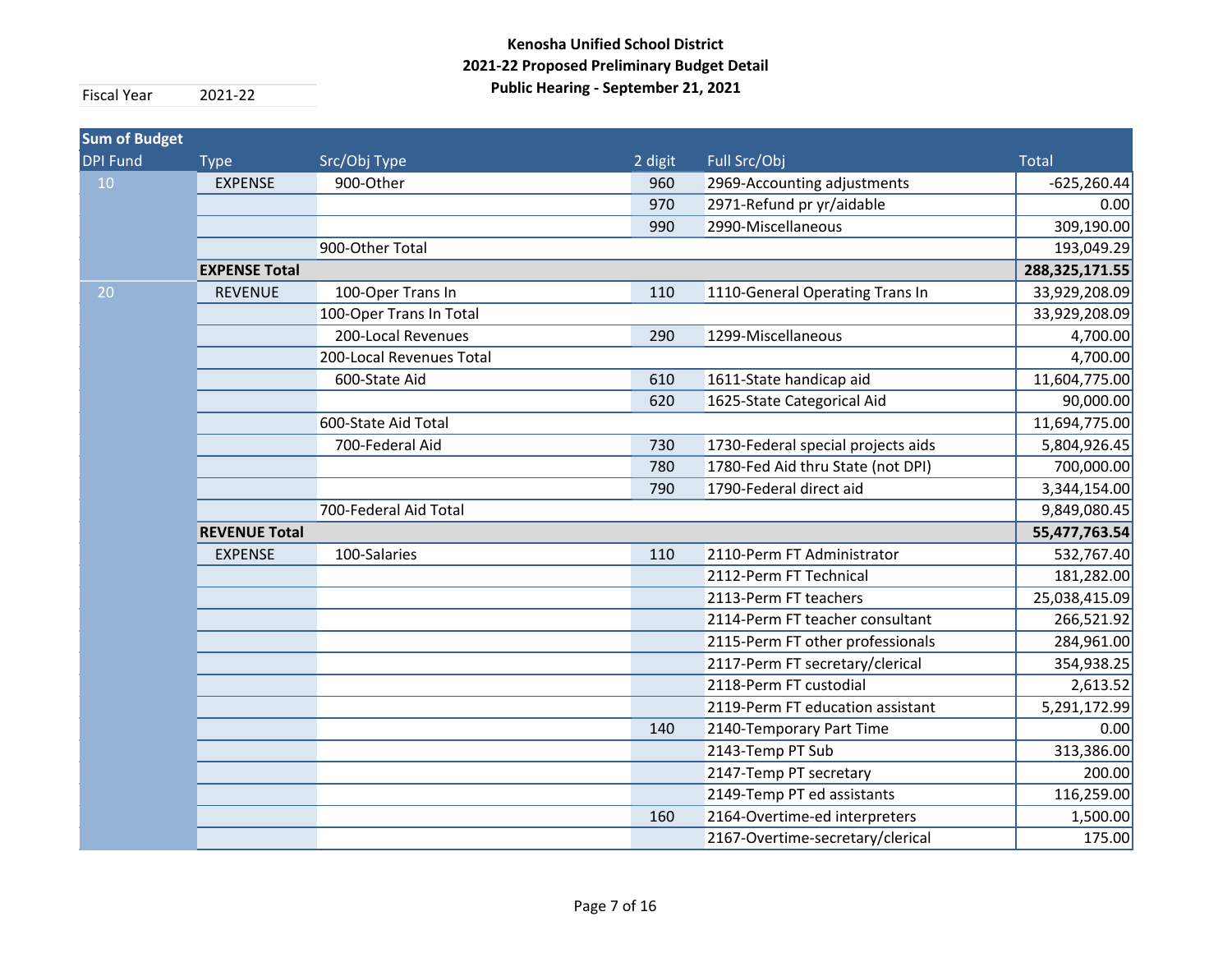| <b>Sum of Budget</b> |                |                        |         |                                     |               |
|----------------------|----------------|------------------------|---------|-------------------------------------|---------------|
| <b>DPI Fund</b>      | <b>Type</b>    | Src/Obj Type           | 2 digit | Full Src/Obj                        | <b>Total</b>  |
| 20                   | <b>EXPENSE</b> | 100-Salaries           | 160     | 2169-Overtime-ed assistants         | 1,100.00      |
|                      |                |                        | 170     | 2170-Add'l pay - Dept Chair         | 47,200.00     |
|                      |                |                        |         | 2171-Add'l pay-extra assignment     | 28,895.00     |
|                      |                |                        |         | 2172-Add'l pay-teacher subs         | 1,000.00      |
|                      |                |                        |         | 2178-Curriculum writing             | 4,133.92      |
|                      |                |                        |         | 2179-Other pay-NOT OT               | 0.00          |
|                      |                |                        | 190     | 2190-Longevity pay                  | 200.00        |
|                      |                | 100-Salaries Total     |         |                                     | 32,466,721.09 |
|                      |                | 200-Benefits           | 210     | 2212-WRS Contribution-Cert ER       | 1,747,439.46  |
|                      |                |                        |         | 2214-WRS Contribution-NonCert ER    | 403,178.35    |
|                      |                |                        |         | 2218-Contr to OPEB Trust            | 1,417,591.95  |
|                      |                |                        | 220     | 2222-Fica/medicare                  | 2,482,261.93  |
|                      |                |                        | 230     | 2230-Life insurance                 | 84,080.52     |
|                      |                |                        | 240     | 2241-Health insurance               | 10,266,212.31 |
|                      |                |                        |         | 2243-Dental insurance               | 673,192.20    |
|                      |                |                        |         | 2249-HSA District Contribution      | 697,425.00    |
|                      |                |                        | 250     | 2251-Long term disab insurance      | 59,407.61     |
|                      |                |                        |         | 2253-Worker's compensation          | 324,723.36    |
|                      |                | 200-Benefits Total     |         |                                     | 18,155,512.69 |
|                      |                | 300-Purchased Services | 310     | 2311-Prof/tech services             | 18,000.00     |
|                      |                |                        |         | 2312-Conference Registration Fees   | 1,453.00      |
|                      |                |                        |         | 2313-Pupil services                 | 15,225.00     |
|                      |                |                        |         | 2314-Staff services                 | 0.00          |
|                      |                |                        |         | 2315-Consulting services            | 800.00        |
|                      |                |                        |         | 2317-Independent Contractor         | 0.00          |
|                      |                |                        |         | 2319-Parent services                | 0.00          |
|                      |                |                        | 320     | 2325-Vehicle/Equipment Rental       | 0.00          |
|                      |                |                        |         | 2328-Building Rentals               | 0.00          |
|                      |                |                        |         | 2324-Buildg and Non Tech Rep. Main. | 0.00          |
|                      |                |                        |         | 2329-Cleaning and Envir. Services   | 0.00          |
|                      |                |                        | 330     | 2331-Gas for heat                   | 0.00          |
|                      |                |                        |         |                                     |               |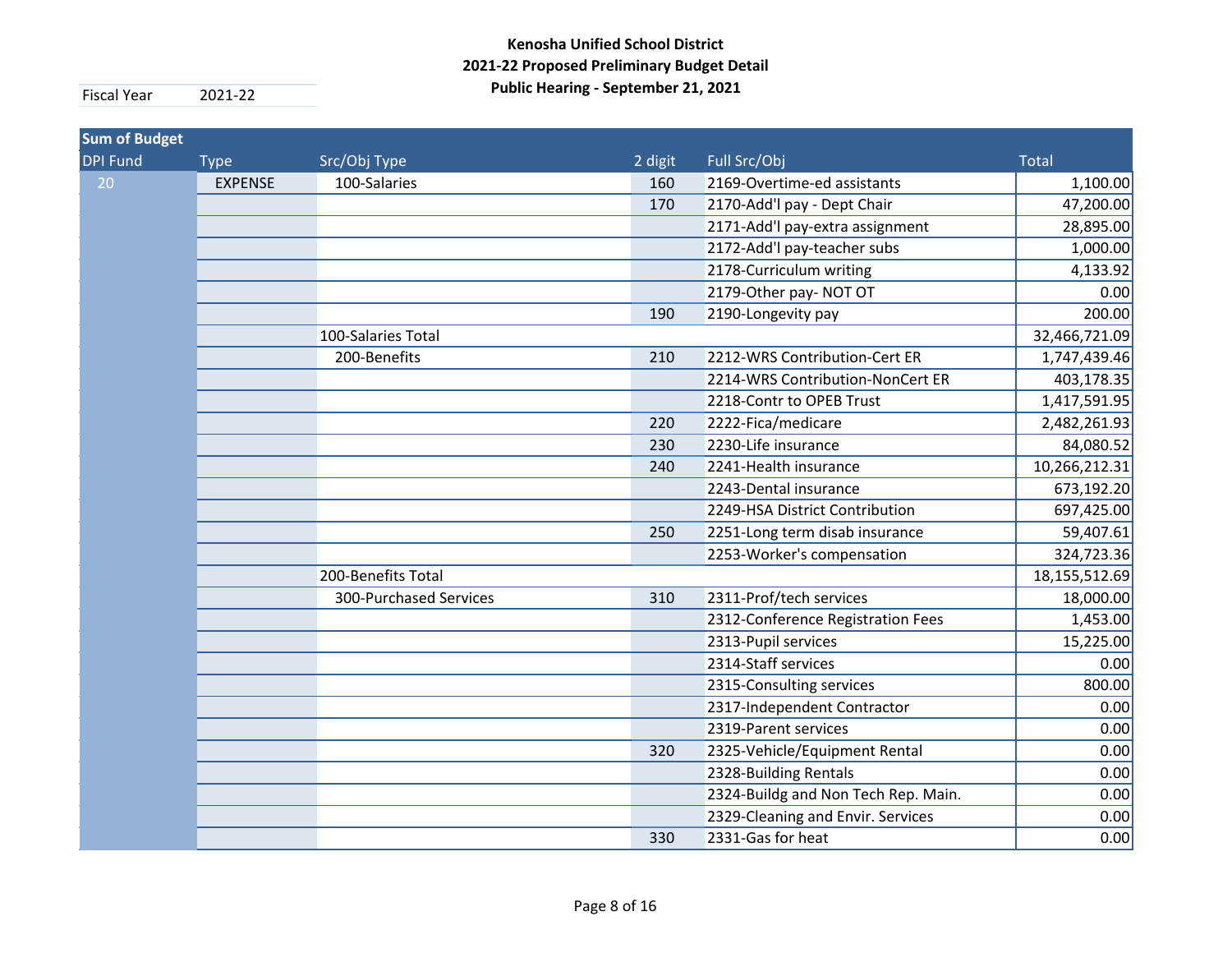| <b>Sum of Budget</b> |                |                              |         |                                     |              |
|----------------------|----------------|------------------------------|---------|-------------------------------------|--------------|
| <b>DPI Fund</b>      | <b>Type</b>    | Src/Obj Type                 | 2 digit | Full Src/Obj                        | <b>Total</b> |
| 20                   | <b>EXPENSE</b> | 300-Purchased Services       | 330     | 2336-Electricity                    | 0.00         |
|                      |                |                              |         | 2337-Water services                 | 0.00         |
|                      |                |                              | 340     | 2341-Pupil Bus Travel(func 2567)    | 2,966,200.00 |
|                      |                |                              |         | 2342-Employee Travel Exp            | 31.00        |
|                      |                |                              |         | 2343-Empl in-dist mileage           | 1,760.50     |
|                      |                |                              |         | 2348-Vehicle Fuel                   | 0.00         |
|                      |                |                              | 350     | 2351-Advertising                    | 0.00         |
|                      |                |                              |         | 2353-Postage                        | 10,000.00    |
|                      |                |                              |         | 2354-Printing & Copying Costs       | 105.00       |
|                      |                |                              |         | 2355-Telephone                      | 9,568.28     |
|                      |                |                              | 360     | 2362-Software as a Service          | 3,874.76     |
|                      |                |                              | 370     | 2370-Payment to Non-Governmental    | 0.00         |
|                      |                |                              | 380     | 2386-Payments to CESA               | 0.00         |
|                      |                |                              |         | 2382-Payment to Wisconsin SD        | 25,000.00    |
|                      |                | 300-Purchased Services Total |         |                                     | 3,052,017.54 |
|                      |                | 400-Supplies                 | 410     | 2410-General Supplies (SPED only)   | 0.00         |
|                      |                |                              |         | 2411-General supplies               | 972,054.32   |
|                      |                |                              |         | 2413-Printer Toner & Printer Ink    | 1,419.00     |
|                      |                |                              |         | 2415-Food supplies                  | 433.50       |
|                      |                |                              |         | 2416-Medical supplies               | 446.00       |
|                      |                |                              |         | 2417-Copier & Printer Paper         | 0.00         |
|                      |                |                              | 420     | 2420-Apparel                        | 0.00         |
|                      |                |                              | 430     | 2434-Periodicals (Instructional)    | 170.00       |
|                      |                |                              |         | 2439-Professional Books-OtherMedia  | 0.00         |
|                      |                |                              | 440     | 2440-Small Equip <\$1000 (non-tech) | 3,228.84     |
|                      |                |                              |         | 2442-Equip \$1000-5000 (non-tech)   | 1,500.00     |
|                      |                |                              |         | 2444-Furnishings <\$5000 each       | 51,623.00    |
|                      |                |                              | 450     | 2450-Objects for resale             | 0.00         |
|                      |                |                              | 470     | 2470-Textbooks                      | 0.00         |
|                      |                |                              | 480     | 2481-Technology Supplies            | 4,278.98     |
|                      |                |                              |         | 2482-Non-Capital Tech Hardware      | 19,011.44    |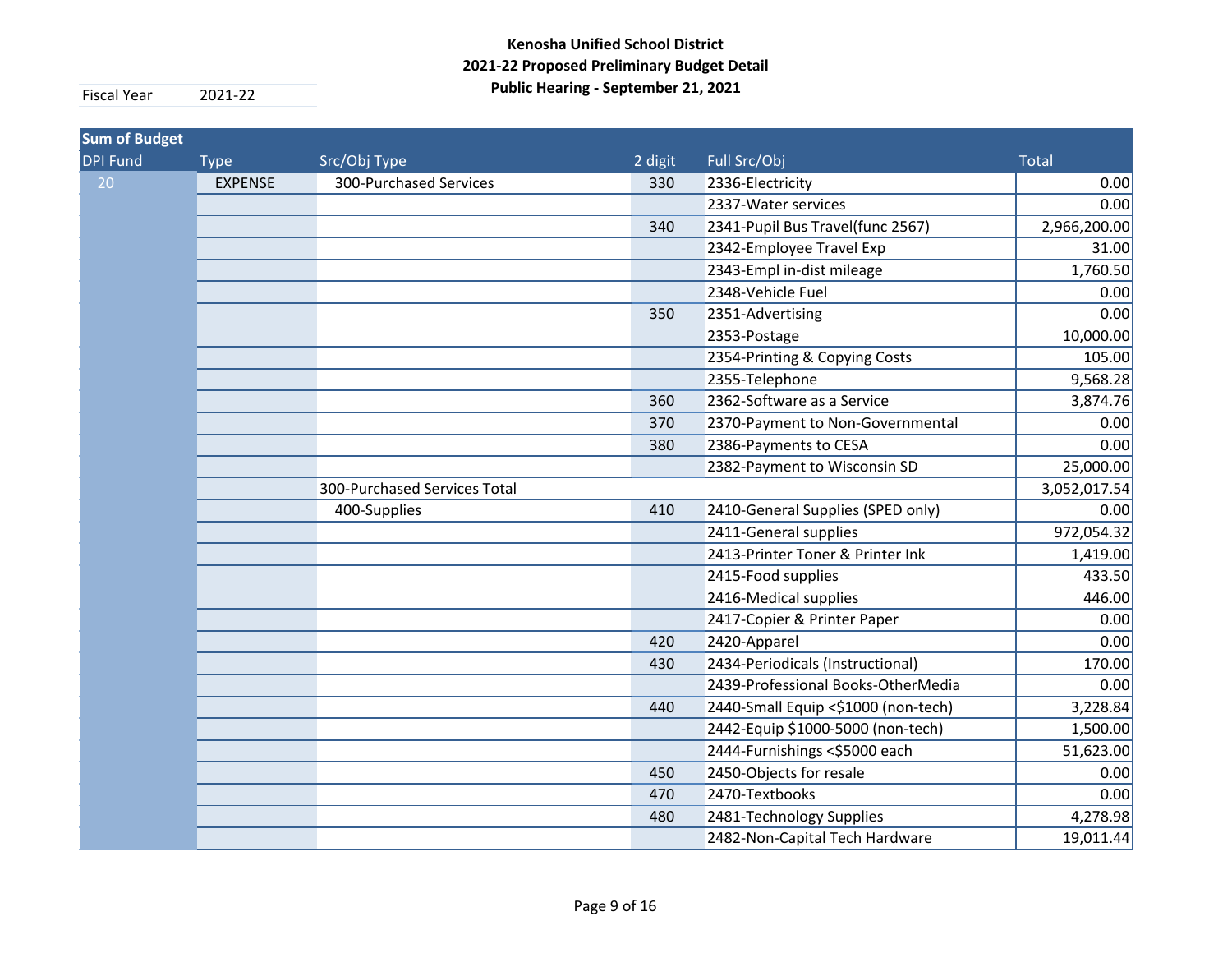| <b>Sum of Budget</b> |                      |                          |         |                                     |               |
|----------------------|----------------------|--------------------------|---------|-------------------------------------|---------------|
| <b>DPI Fund</b>      | <b>Type</b>          | Src/Obj Type             | 2 digit | Full Src/Obj                        | <b>Total</b>  |
| 20                   | <b>EXPENSE</b>       | 400-Supplies             | 480     | 2483-Non-Capital Software           | 5,646.51      |
|                      |                      |                          | 490     | 2490-Media rentals                  | 46.63         |
|                      |                      |                          |         | 2491-Prof Materials(Non-Instructnl) | 0.00          |
|                      |                      | 400-Supplies Total       |         |                                     | 1,059,858.22  |
|                      |                      | 500-Capital Outlay       | 540     | 2542-Building Imprv Remodel/Replace | 0.00          |
|                      |                      |                          | 550     | 2552-New Equip >\$5000 (ea.)        | 284,765.00    |
|                      |                      |                          | 560     | 2562-Replace Equip > \$5000 (ea.)   | 200,000.00    |
|                      |                      |                          | 580     | 2581-Tech Hardware > \$5000 (ea.)   | 0.00          |
|                      |                      |                          |         | 2582-Tech Software > \$5000 (ea.)   | 0.00          |
|                      |                      | 500-Capital Outlay Total |         |                                     | 484,765.00    |
|                      |                      | 800-Transfers            | 810     | 2810-Operating Transfer Out to F10  | 258,495.00    |
|                      |                      | 800-Transfers Total      |         |                                     | 258,495.00    |
|                      |                      | 900-Other                | 940     | 2941-District dues/fees             | 0.00          |
|                      |                      |                          |         | 2942-Employee dues/fees             | 129.00        |
|                      |                      |                          |         | 2943-Student dues/fees              | 265.00        |
|                      |                      | 900-Other Total          |         |                                     | 394.00        |
|                      | <b>EXPENSE Total</b> |                          |         |                                     | 55,477,763.54 |
| 30                   | <b>REVENUE</b>       | 200-Local Revenues       | 210     | 1211-Property taxes                 | 12,304,641.00 |
|                      |                      | 200-Local Revenues Total |         |                                     | 12,304,641.00 |
|                      | <b>REVENUE Total</b> |                          |         |                                     | 12,304,641.00 |
|                      | <b>EXPENSE</b>       | 600-Debt                 | 670     | 2675-Principal-long term bond       | 7,860,000.00  |
|                      |                      |                          | 680     | 2685-Long Term Bond Interest        | 4,619,592.00  |
|                      |                      | 600-Debt Total           |         |                                     | 12,479,592.00 |
|                      | <b>EXPENSE Total</b> |                          |         |                                     | 12,479,592.00 |
| 40                   | <b>EXPENSE</b>       | 100-Salaries             | 160     | 2168-Overtime-custodial             | 0.00          |
|                      |                      | 100-Salaries Total       |         |                                     | 0.00          |
|                      |                      | 200-Benefits             | 210     | 2214-WRS Contribution-NonCert ER    | 0.00          |
|                      |                      |                          | 220     | 2222-Fica/medicare                  | 0.00          |
|                      |                      |                          | 250     | 2253-Worker's compensation          | 0.00          |
|                      |                      | 200-Benefits Total       |         |                                     | 0.00          |
|                      |                      | 300-Purchased Services   | 320     | 2327-Construction services          | 879,444.10    |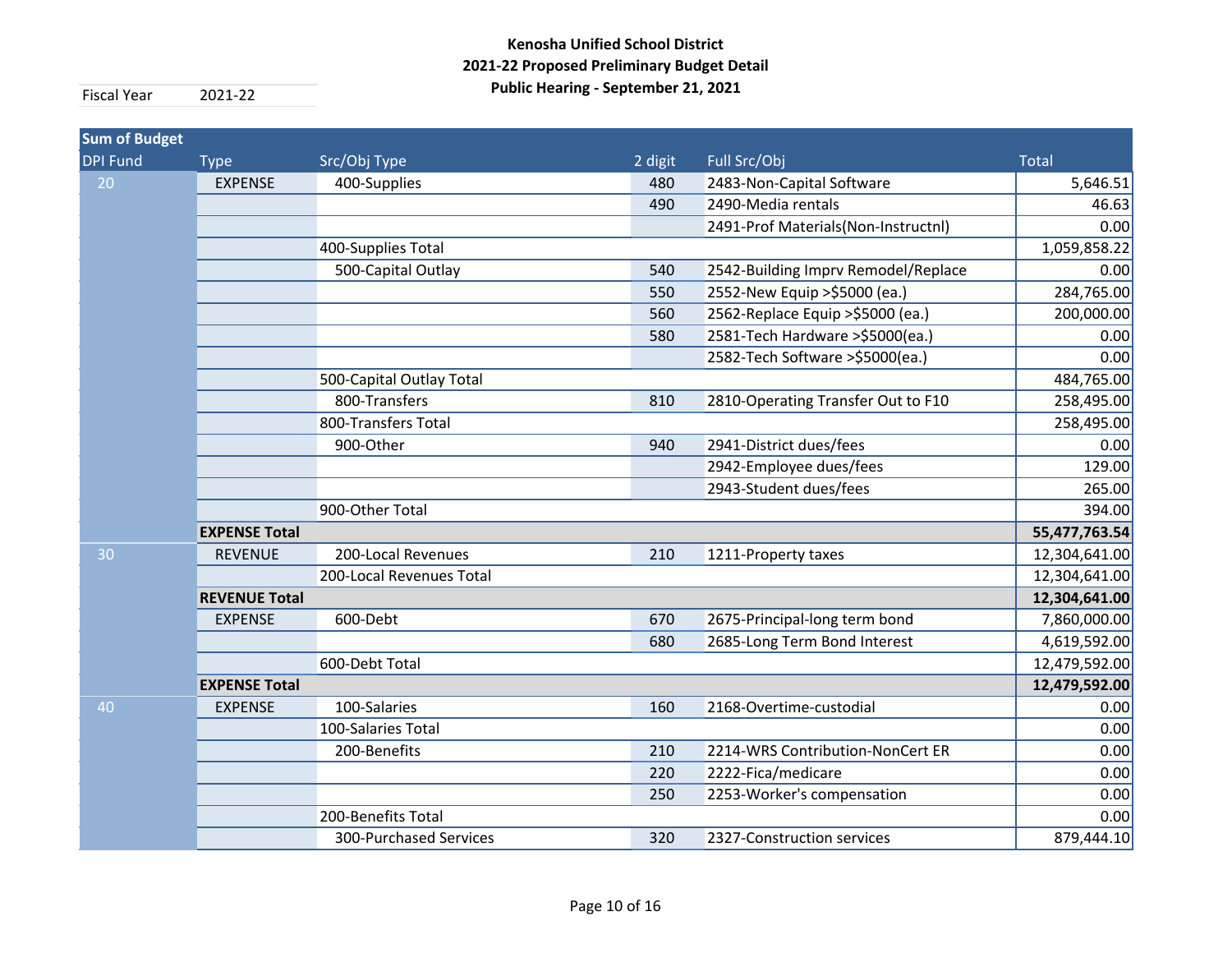| <b>Type</b>           | Src/Obj Type                 | 2 digit              | Full Src/Obj                       | <b>Total</b> |  |  |
|-----------------------|------------------------------|----------------------|------------------------------------|--------------|--|--|
| <b>EXPENSE</b>        | 300-Purchased Services Total |                      |                                    | 879,444.10   |  |  |
|                       | 500-Capital Outlay           | 580                  | 2581-Tech Hardware >\$5000(ea.)    | 0.00         |  |  |
|                       | 500-Capital Outlay Total     |                      |                                    | 0.00         |  |  |
| <b>EXPENSE Total</b>  |                              |                      |                                    | 879,444.10   |  |  |
| <b>REVENUE</b>        | 200-Local Revenues           | 250                  | 1251-Pupil meals                   | 5,000.00     |  |  |
|                       |                              |                      | 1252-Adult meals                   | 12.00        |  |  |
|                       |                              |                      | 1254-Snacks                        | 11,000.00    |  |  |
|                       |                              |                      | 1258-Milk sales                    | 20,000.00    |  |  |
|                       |                              | 280                  | 1281-St Interest Income            | 200.00       |  |  |
|                       | 200-Local Revenues Total     |                      |                                    | 36,212.00    |  |  |
|                       | 600-State Aid                | 610                  | 1617-Food service state aid        | 127,000.00   |  |  |
|                       | 600-State Aid Total          |                      |                                    | 127,000.00   |  |  |
|                       | 700-Federal Aid              | 710                  | 1714-Donated commodities           | 450,000.00   |  |  |
|                       |                              |                      | 1717-Food service aid              | 5,460,000.00 |  |  |
|                       |                              | 730                  | 1730-Federal special projects aids | 126,350.00   |  |  |
| 700-Federal Aid Total |                              |                      |                                    |              |  |  |
|                       |                              |                      |                                    | 6,199,562.00 |  |  |
| <b>EXPENSE</b>        | 100-Salaries                 | 110                  | 2111-Perm FT Supervisory           | 275,000.00   |  |  |
|                       |                              |                      | 2117-Perm FT secretary/clerical    | 95,000.00    |  |  |
|                       |                              |                      | 2118-Perm FT custodial             | 505,456.08   |  |  |
|                       |                              | 120                  | 2128-Perm PT custodials            | 340,551.68   |  |  |
|                       |                              |                      | 2129-Perm PT ed assistants         | 971,500.00   |  |  |
|                       |                              | 140                  | 2149-Temp PT ed assistants         | 238,638.00   |  |  |
|                       |                              | 160                  | 2162-Overtime-technical            | 16,000.00    |  |  |
|                       |                              |                      | 2167-Overtime-secretary/clerical   | 7,000.00     |  |  |
|                       |                              |                      | 2168-Overtime-custodial            | 3,000.00     |  |  |
|                       |                              | 190                  | 2194-Spec Event Pay (Food Service) | 1,000.00     |  |  |
|                       | 100-Salaries Total           |                      |                                    | 2,453,145.76 |  |  |
|                       | 200-Benefits                 | 210                  | 2214-WRS Contribution-NonCert ER   | 111,481.18   |  |  |
|                       |                              |                      | 2218-Contr to OPEB Trust           | 51,320.91    |  |  |
|                       |                              | 220                  | 2222-Fica/medicare                 | 134,623.99   |  |  |
|                       |                              | <b>REVENUE Total</b> |                                    |              |  |  |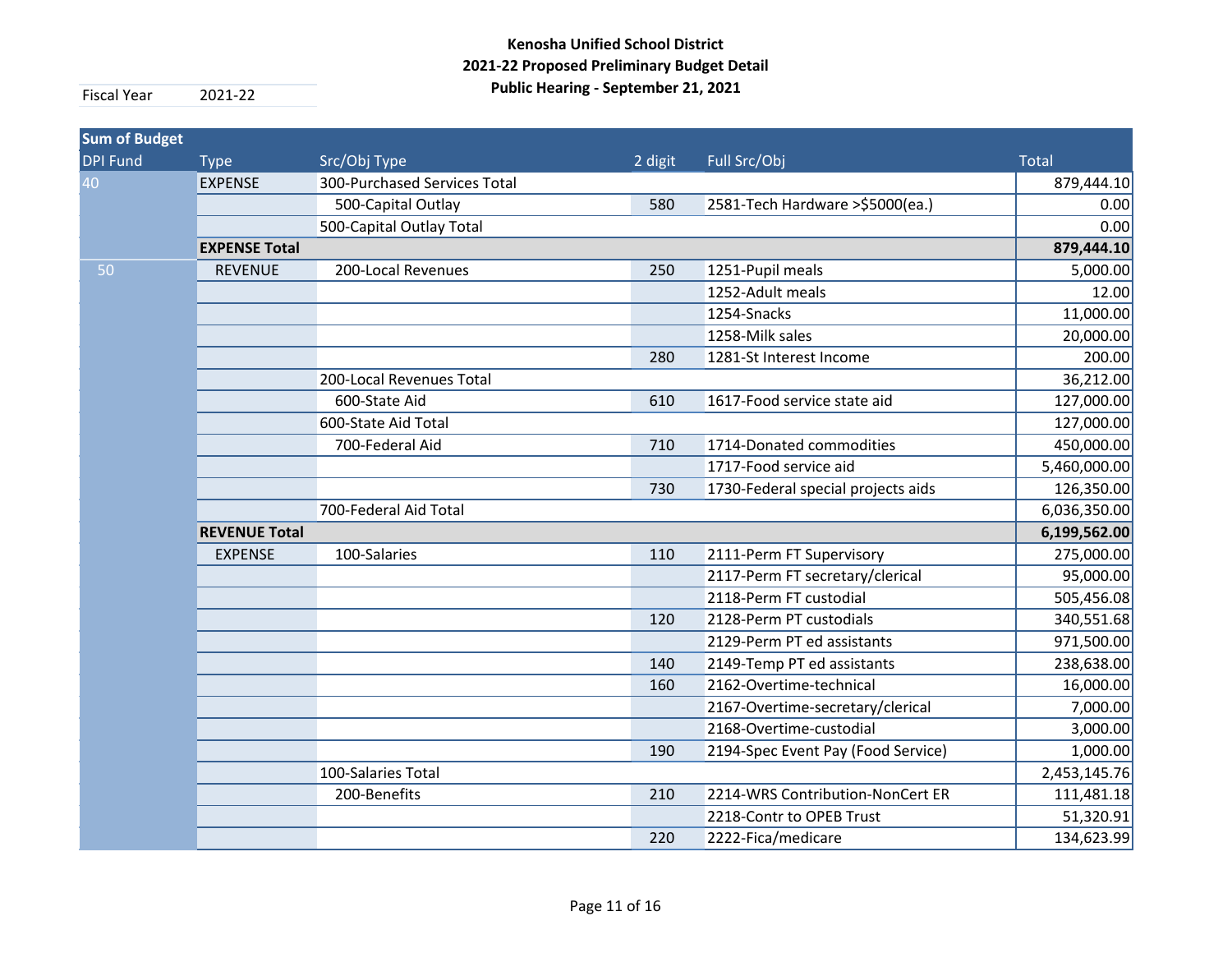| <b>Sum of Budget</b> |                |                              |         |                                     |              |
|----------------------|----------------|------------------------------|---------|-------------------------------------|--------------|
| <b>DPI Fund</b>      | <b>Type</b>    | Src/Obj Type                 | 2 digit | Full Src/Obj                        | <b>Total</b> |
| 50                   | <b>EXPENSE</b> | 200-Benefits                 | 230     | 2230-Life insurance                 | 4,232.37     |
|                      |                |                              | 240     | 2241-Health insurance               | 422,289.75   |
|                      |                |                              |         | 2243-Dental insurance               | 32,248.81    |
|                      |                |                              |         | 2249-HSA District Contribution      | 31,425.00    |
|                      |                |                              | 250     | 2251-Long term disab insurance      | 2,072.43     |
|                      |                |                              |         | 2253-Worker's compensation          | 18,455.93    |
|                      |                | 200-Benefits Total           |         |                                     | 808,150.37   |
|                      |                | 300-Purchased Services       | 310     | 2311-Prof/tech services             | 25,000.00    |
|                      |                |                              |         | 2317-Independent Contractor         | 10,000.00    |
|                      |                |                              | 320     | 2325-Vehicle/Equipment Rental       | 77,500.00    |
|                      |                |                              |         | 2327-Construction services          | 0.00         |
|                      |                |                              |         | 2328-Building Rentals               | 0.00         |
|                      |                |                              |         | 2324-Buildg and Non Tech Rep. Main. | 20,000.00    |
|                      |                |                              |         | 2329-Cleaning and Envir. Services   | 0.00         |
|                      |                |                              | 340     | 2342-Employee Travel Exp            | 6,000.00     |
|                      |                |                              |         | 2343-Empl in-dist mileage           | 1,000.00     |
|                      |                |                              | 350     | 2351-Advertising                    | 275.00       |
|                      |                |                              |         | 2353-Postage                        | 10,000.00    |
|                      |                |                              |         | 2354-Printing & Copying Costs       | 7,000.00     |
|                      |                |                              |         | 2355-Telephone                      | 1,000.00     |
|                      |                |                              | 380     | 2387-Payments to State              | 150,000.00   |
|                      |                | 300-Purchased Services Total |         |                                     | 307,775.00   |
|                      |                | 400-Supplies                 | 410     | 2411-General supplies               | 323,000.00   |
|                      |                |                              |         | 2413-Printer Toner & Printer Ink    | 4,000.00     |
|                      |                |                              |         | 2415-Food supplies                  | 2,327,350.00 |
|                      |                |                              |         | 2417-Copier & Printer Paper         | 500.00       |
|                      |                |                              | 420     | 2420-Apparel                        | 0.00         |
|                      |                |                              | 440     | 2440-Small Equip <\$1000 (non-tech) | 103,000.00   |
|                      |                |                              |         | 2442-Equip \$1000-5000 (non-tech)   | 115,000.00   |
|                      |                |                              | 480     | 2481-Technology Supplies            | 5,000.00     |
|                      |                |                              |         | 2482-Non-Capital Tech Hardware      | 15,000.00    |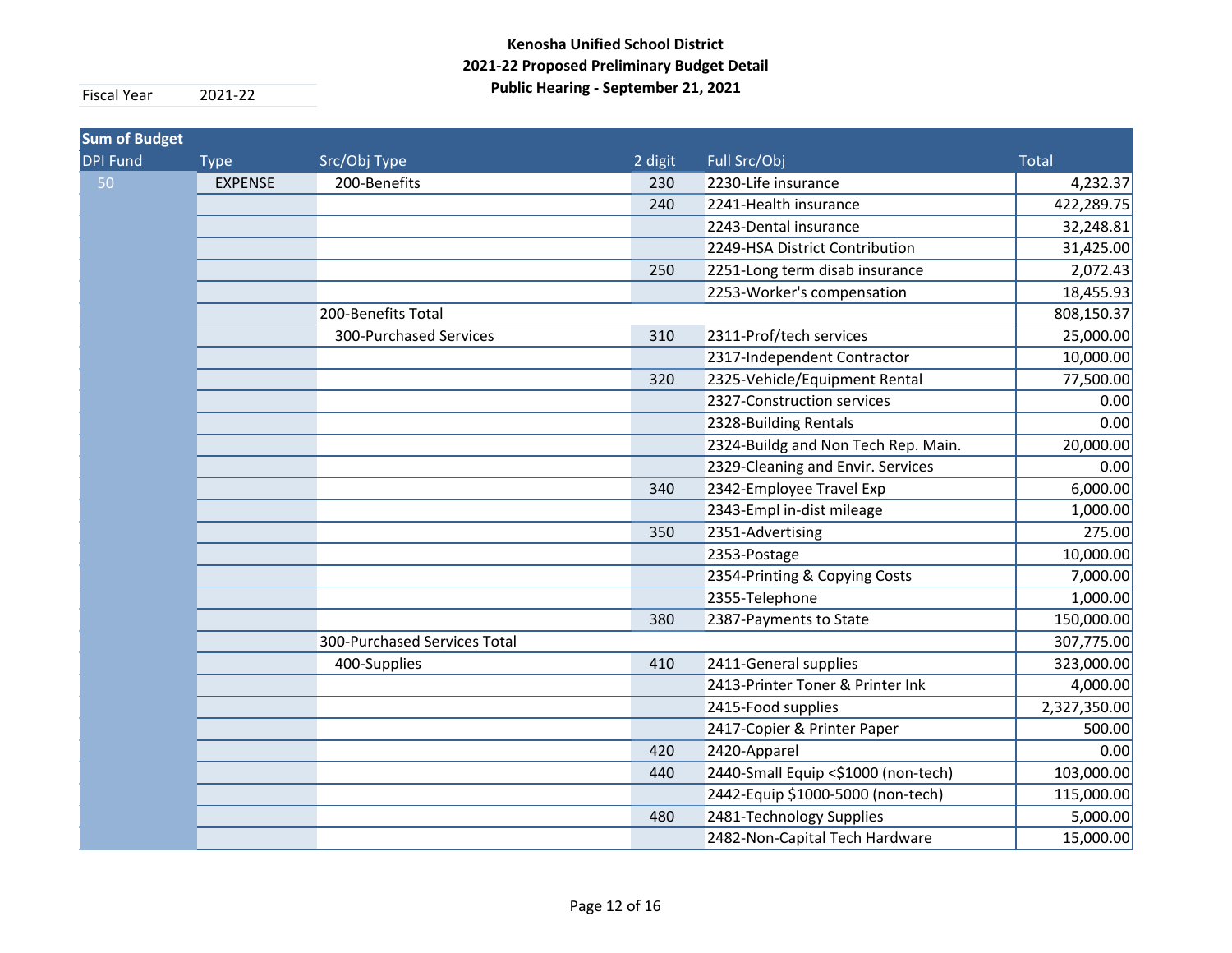| <b>Sum of Budget</b> |                      |                               |         |                                     |               |
|----------------------|----------------------|-------------------------------|---------|-------------------------------------|---------------|
| <b>DPI Fund</b>      | <b>Type</b>          | Src/Obj Type                  | 2 digit | Full Src/Obj                        | <b>Total</b>  |
| 50                   | <b>EXPENSE</b>       | 400-Supplies                  | 480     | 2483-Non-Capital Software           | 55,000.00     |
|                      |                      |                               | 490     | 2491-Prof Materials(Non-Instructnl) | 1,000.00      |
|                      |                      | 400-Supplies Total            |         |                                     | 2,948,850.00  |
|                      |                      | 500-Capital Outlay            | 560     | 2562-Replace Equip > \$5000 (ea.)   | 25,000.00     |
|                      |                      | 500-Capital Outlay Total      |         |                                     | 25,000.00     |
|                      |                      | 900-Other                     | 940     | 2942-Employee dues/fees             | 10,000.00     |
|                      |                      | 900-Other Total               |         |                                     | 10,000.00     |
|                      | <b>EXPENSE Total</b> |                               |         |                                     | 6,552,921.13  |
| 60                   | <b>EXPENSE</b>       | 400-Supplies                  | 410     | 2413-Printer Toner & Printer Ink    | 0.00          |
|                      |                      |                               | 480     | 2482-Non-Capital Tech Hardware      | 0.00          |
|                      |                      |                               |         | 2483-Non-Capital Software           | 0.00          |
|                      |                      |                               | 490     | 2499-Activity supplies              | 0.00          |
|                      |                      | 400-Supplies Total            |         |                                     | 0.00          |
|                      | <b>EXPENSE Total</b> |                               |         |                                     | 0.00          |
| 70                   | <b>REVENUE</b>       | 200-Local Revenues            | 280     | 1280-Interest income                | 400,000.00    |
|                      |                      | 200-Local Revenues Total      |         |                                     | 400,000.00    |
|                      |                      | 900-Revenue Adjustments       | 950     | 1951-Dist Contrib to OPEB Trust     | 10,000,000.00 |
|                      |                      |                               |         | 1952-Empl Contrib to OPEB Trust     | 350,000.00    |
|                      |                      | 900-Revenue Adjustments Total |         |                                     | 10,350,000.00 |
|                      | <b>REVENUE Total</b> |                               |         |                                     | 10,750,000.00 |
|                      | <b>EXPENSE</b>       | 300-Purchased Services        | 310     | 2315-Consulting services            | 0.00          |
|                      |                      | 300-Purchased Services Total  |         |                                     | 0.00          |
|                      |                      | 900-Other                     | 940     | 2941-District dues/fees             | 0.00          |
|                      |                      |                               | 990     | 2991-Trust Fund Expenditures        | 2,900,000.00  |
|                      |                      |                               |         | 2994-Implicit Rate Subsidy          | 2,100,000.00  |
|                      |                      | 900-Other Total               |         |                                     | 5,000,000.00  |
|                      | <b>EXPENSE Total</b> |                               |         |                                     | 5,000,000.00  |
| 80                   | <b>REVENUE</b>       | 200-Local Revenues            | 210     | 1211-Property taxes                 | 1,500,000.00  |
|                      |                      |                               | 290     | 1291-Gifts                          | 450.00        |
|                      |                      |                               |         | 1298-Recreation Department Revenues | 12,000.00     |
|                      |                      | 200-Local Revenues Total      |         |                                     | 1,512,450.00  |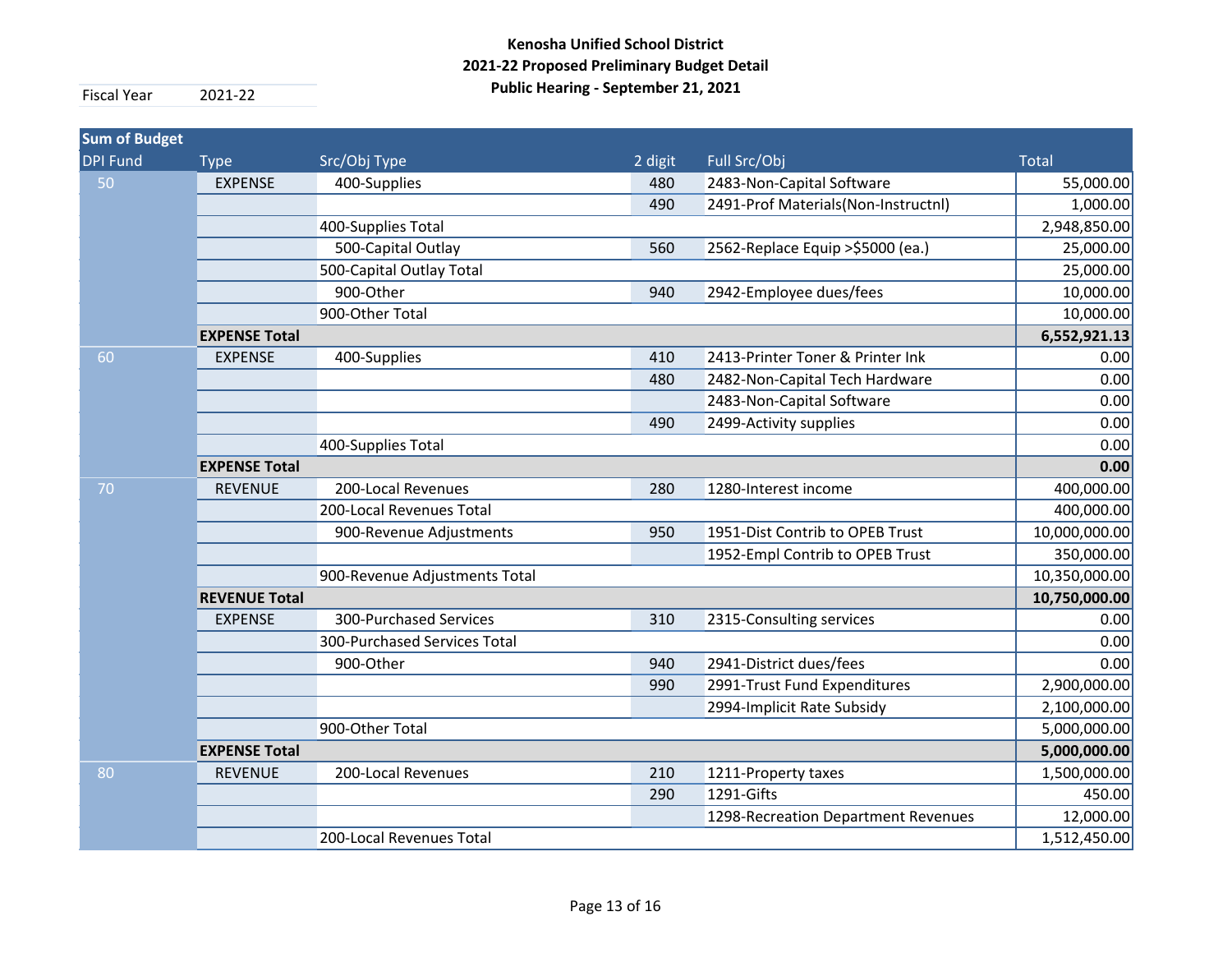| <b>Sum of Budget</b> |                |                        |         |                                   |              |  |
|----------------------|----------------|------------------------|---------|-----------------------------------|--------------|--|
| <b>DPI Fund</b>      | <b>Type</b>    | Src/Obj Type           | 2 digit | Full Src/Obj                      | <b>Total</b> |  |
| 80                   |                | <b>REVENUE Total</b>   |         |                                   |              |  |
|                      | <b>EXPENSE</b> | 100-Salaries           | 110     | 2110-Perm FT Administrator        | 85,610.80    |  |
|                      |                |                        |         | 2113-Perm FT teachers             | 81,900.00    |  |
|                      |                |                        |         | 2114-Perm FT teacher consultant   | 6,500.00     |  |
|                      |                |                        |         | 2117-Perm FT secretary/clerical   | 246,688.00   |  |
|                      |                |                        |         | 2119-Perm FT education assistant  | 44,529.46    |  |
|                      |                |                        | 120     | 2129-Perm PT ed assistants        | 20,000.00    |  |
|                      |                |                        | 140     | 2140-Temporary Part Time          | 55,447.61    |  |
|                      |                |                        |         | 2147-Temp PT secretary            | 40,182.48    |  |
|                      |                |                        |         | 2148-Temp PT custodial            | 12,536.02    |  |
|                      |                |                        |         | 2149-Temp PT ed assistants        | 60,350.00    |  |
|                      |                |                        | 160     | 2168-Overtime-custodial           | 2,436.49     |  |
|                      |                |                        | 170     | 2171-Add'l pay-extra assignment   | 10,234.87    |  |
|                      |                |                        |         | 2173-Add'l pay-coaching           | 8,100.00     |  |
|                      |                |                        |         | 2179-Other pay-NOT OT             | 54,959.97    |  |
|                      |                |                        | 190     | 2190-Longevity pay                | 460.00       |  |
|                      |                |                        |         | 2193-Pay/non-school functions     | 2,800.00     |  |
|                      |                | 100-Salaries Total     |         |                                   | 732,735.70   |  |
|                      |                | 200-Benefits           | 210     | 2212-WRS Contribution-Cert ER     | 12,772.39    |  |
|                      |                |                        |         | 2214-WRS Contribution-NonCert ER  | 27,600.41    |  |
|                      |                |                        |         | 2218-Contr to OPEB Trust          | 22,015.85    |  |
|                      |                |                        | 220     | 2222-Fica/medicare                | 51,034.92    |  |
|                      |                |                        | 230     | 2230-Life insurance               | 2,384.97     |  |
|                      |                |                        | 240     | 2241-Health insurance             | 205,784.89   |  |
|                      |                |                        |         | 2243-Dental insurance             | 12,940.41    |  |
|                      |                |                        |         | 2249-HSA District Contribution    | 14,295.00    |  |
|                      |                |                        | 250     | 2251-Long term disab insurance    | 909.99       |  |
|                      |                |                        |         | 2253-Worker's compensation        | 6,886.50     |  |
|                      |                | 200-Benefits Total     |         |                                   | 356,625.33   |  |
|                      |                | 300-Purchased Services | 310     | 2311-Prof/tech services           | 356,782.00   |  |
|                      |                |                        |         | 2312-Conference Registration Fees | 200.00       |  |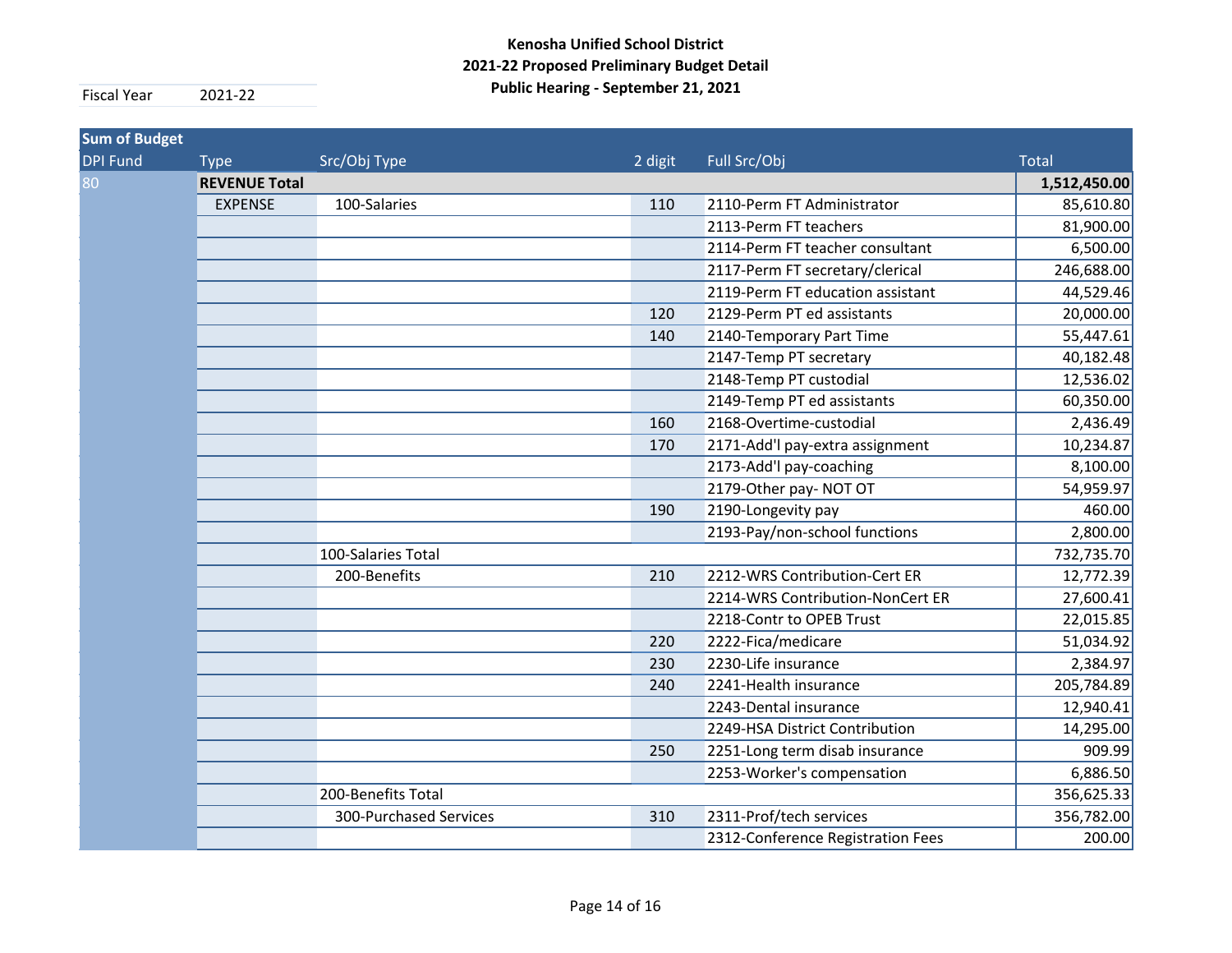| <b>Sum of Budget</b> |                |                              |         |                                     |              |
|----------------------|----------------|------------------------------|---------|-------------------------------------|--------------|
| <b>DPI Fund</b>      | <b>Type</b>    | Src/Obj Type                 | 2 digit | Full Src/Obj                        | <b>Total</b> |
| 80                   | <b>EXPENSE</b> | 300-Purchased Services       | 310     | 2316-Site Rentals-Off KUSD Property | 7,680.00     |
|                      |                |                              | 320     | 2324-Buildg and Non Tech Rep. Main. | 100.00       |
|                      |                |                              |         | 2329-Cleaning and Envir. Services   | 1,145.75     |
|                      |                |                              | 330     | 2331-Gas for heat                   | 6,000.00     |
|                      |                |                              |         | 2336-Electricity                    | 14,000.00    |
|                      |                |                              |         | 2337-Water services                 | 1,200.00     |
|                      |                |                              | 340     | 2341-Pupil Bus Travel(func 2567)    | 500.00       |
|                      |                |                              |         | 2343-Empl in-dist mileage           | 3,300.00     |
|                      |                |                              | 350     | 2351-Advertising                    | 4,168.03     |
|                      |                |                              |         | 2353-Postage                        | 10,803.00    |
|                      |                |                              |         | 2354-Printing & Copying Costs       | 11,879.91    |
|                      |                |                              |         | 2355-Telephone                      | 2,400.00     |
|                      |                |                              | 360     | 2362-Software as a Service          | 200.00       |
|                      |                | 300-Purchased Services Total |         |                                     | 420,358.69   |
|                      |                | 400-Supplies                 | 410     | 2411-General supplies               | 149,990.15   |
|                      |                |                              |         | 2413-Printer Toner & Printer Ink    | 659.30       |
|                      |                |                              |         | 2415-Food supplies                  | 15,000.00    |
|                      |                |                              |         | 2417-Copier & Printer Paper         | 2,100.00     |
|                      |                |                              | 440     | 2440-Small Equip <\$1000 (non-tech) | 225.00       |
|                      |                |                              | 470     | 2470-Textbooks                      | 0.00         |
|                      |                |                              | 480     | 2481-Technology Supplies            | 1,025.00     |
|                      |                |                              |         | 2482-Non-Capital Tech Hardware      | 52,920.00    |
|                      |                |                              |         | 2483-Non-Capital Software           | 100.00       |
|                      |                |                              | 490     | 2491-Prof Materials(Non-Instructnl) | 250.00       |
|                      |                |                              |         | 2498-Athletic Reimbursement         | 6,750.00     |
|                      |                | 400-Supplies Total           |         |                                     | 229,019.45   |
|                      |                | 500-Capital Outlay           | 540     | 2542-Building Imprv Remodel/Replace | 138,338.04   |
|                      |                |                              | 580     | 2581-Tech Hardware > \$5000 (ea.)   | 42,773.00    |
|                      |                | 500-Capital Outlay Total     |         |                                     | 181,111.04   |
|                      |                | 900-Other                    | 910     | 2910-Taxes                          | 4,000.00     |
|                      |                |                              | 940     | 2942-Employee dues/fees             | 150.00       |